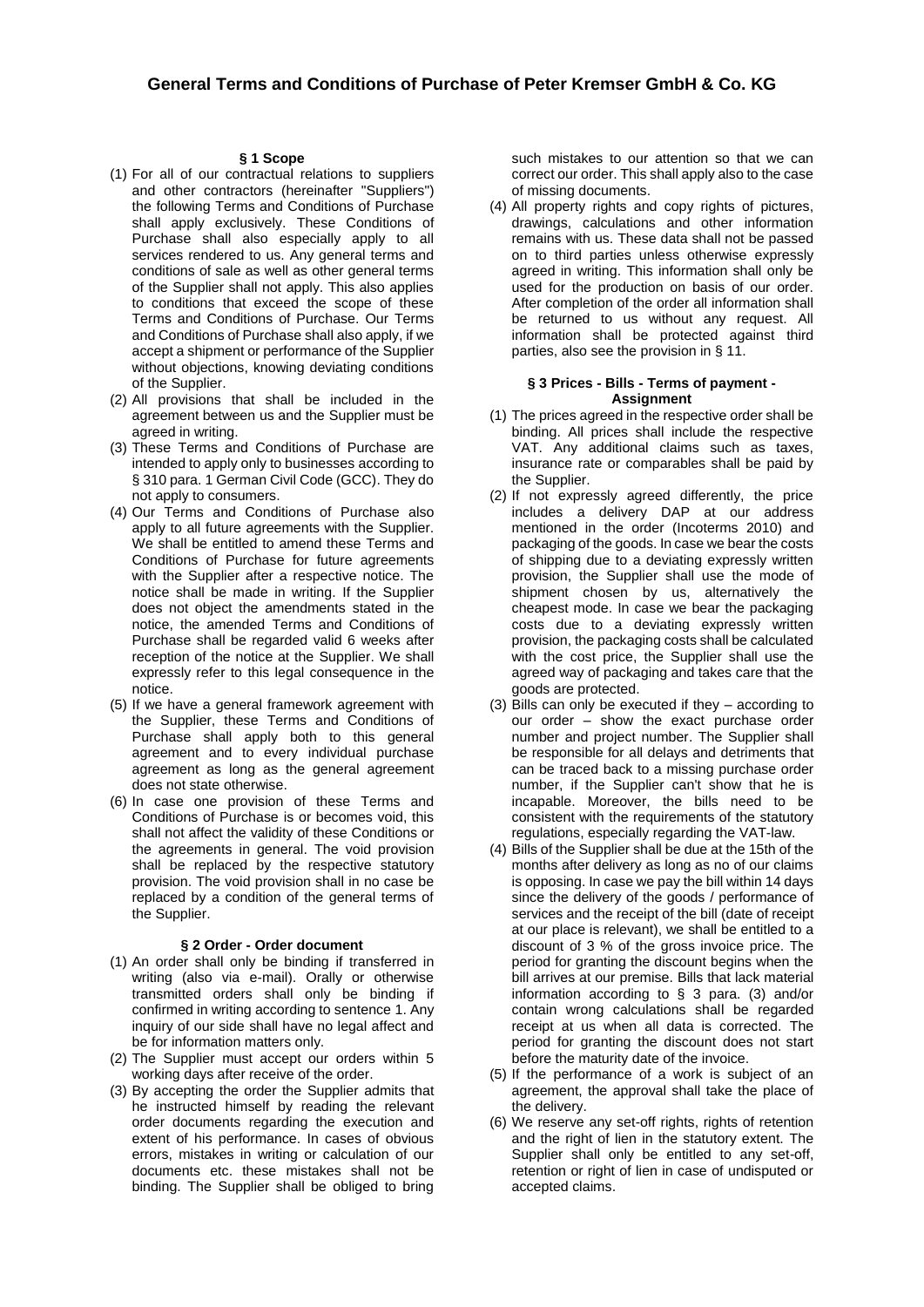- (7) The Supplier shall not be entitled to transfer any rights or claims out of the contracts without our prior written consent. In case the Supplier transfers a claim against us to a third party, we shall be entitled to make payments to the Supplier with performance at the third party.
- (8) For the services rendered to us the Supplier shall not charge for any surcharges for services outside the normal business hours and the weekend.

### **§ 4 Date of delivery**

- (1) The date of delivery and performance noted in the order shall be binding. Each date of delivery means the receipt at our place.
- (2) We shall not be obliged to accept any goods or services before the agreed date of performance. We shall be entitled to send back the goods to the Supplier at his account or to store the goods on the account and risk of the Supplier, if the Supplier performs before the agreed date of performance.
- (3) The Supplier shall be obliged to immediately give notice, when circumstances arise that the delivery or performance date cannot be met.
- (4) If the Supplier delivers the goods or performs the services late due to a reason the Supplier is accountable for, we shall be entitled to a contractual penalty (*"Vertragsstrafe"*) in the amount of 0,1 % per calendar day of the contractually agreed price. The contractual penalty is limited to 5 % of the order value (without VAT) as a maximum. Further claims because of the delay remain unaffected. A set-off of the Supplier against a contractual penalty shall only be valid with legally binding or undisputed claims. Insofar we agreed on intermediate deadlines with the Supplier, it shall be clear that the penalty only refers to the contractually agreed final deadline. The delivery date can also be the date of completion in a contract of work and service. The penalty can be subject to juridical review also with regard to the amount.
- (5) Exceeding statutory claims such as withdrawal or damage claims remain unaffected.
- (6) The Supplier shall inform us in written form before conclusion of the contract which obligations from our site are necessary to perform the services and to deliver the goods. The Supplier shall especially highlight all obligations for us that are necessary for timely performance.

#### **§ 5 Passing of the risk - documents**

- (1) The delivery shall be DAP at our address mentioned in the order (Incoterms 2010) if not agreed otherwise in writing.
- (2) The risk shall pass on to us at the arrival of the delivery at our place respectively the place named by us, even if delivery ex work or delivery on our costs is agreed upon.
- (3) The delivery of made-to-order parts shall contain the following documents: master drawings, specifications of the order, object lists, inspection reports and technical documentation for the proof of the conformity with all applicable CE-directives and CE-requirements. If one or more of the

renamed documents is missing, the delivery shall be seen as not complete. In case of multiple deliveries of same objects, copies shall be attached to each delivery.

(4) The Supplier shall be obliged to print to all shipping documents and delivery notes our order number, our order position, the list of objects, the identity number, our job number, the project number and article number. In case the Supplier leaves out this information, all delays at the handling are not of our fault.

#### **§ 6 Inspection for defects - warranty product liability - quality assurance**

- (1) We shall be obliged to inspect all incoming goods for quality defects or deviances in number in a reasonable time period. The objection shall be in time if the objection is received by the Supplier within 7 calendar days, beginning with the delivery of the goods or  $-$  in case of hidden defects – beginning with the discovery.
- (2) All goods delivered shall be free of defects, in line with the specification transferred by us, developed and produced with the best demonstrated available technology, usable for the contractually assumed way of use and in line with all statutory or administrative requirements of the Federal Republic of Germany. In case we have informed the Supplier that the goods shall be used in other countries, the Supplier shall comply with all relevant regulations of these other countries.
- (3) We shall be entitled to the statutory claims regarding product liability. In any case we shall be entitled to claim at our discretion the rectification of a defect or the delivery of a new object. The right to claim compensation, especially compensation in place of delivery, shall be reserved.
- (4) We shall be entitled to rectify defects on ourselves but at costs of the Supplier in cases of immediate danger or other reasons of special urgency.
- (5) The limitation period for defects and defects of title shall be 3 years. The period begins with the handover of the goods respectively with the approval of the performance/goods by us. The limitation period for the installation of software and the issuing of opinions shall be 4 years. In this case the period begins with the end of the year during which the delivery/handover took place. The limitation period for spare parts that were delivered at the same time as the main part and that are called spare parts in the individual agreement shall begin with the installation of the spare parts in case of correct storage. In case of rectified or new delivered parts of the Supplier the limitation period shall begin with the end of the rectification respectively the new delivery.
- (6) The Supplier shall be obliged to assure the quality by performing adequate examinations and inspections, especially of outgoing goods. These checks and examinations shall be documented. We shall be entitled to examine the way of the quality management by onsite inspections, if applicable also at sub-Suppliers. Furthermore,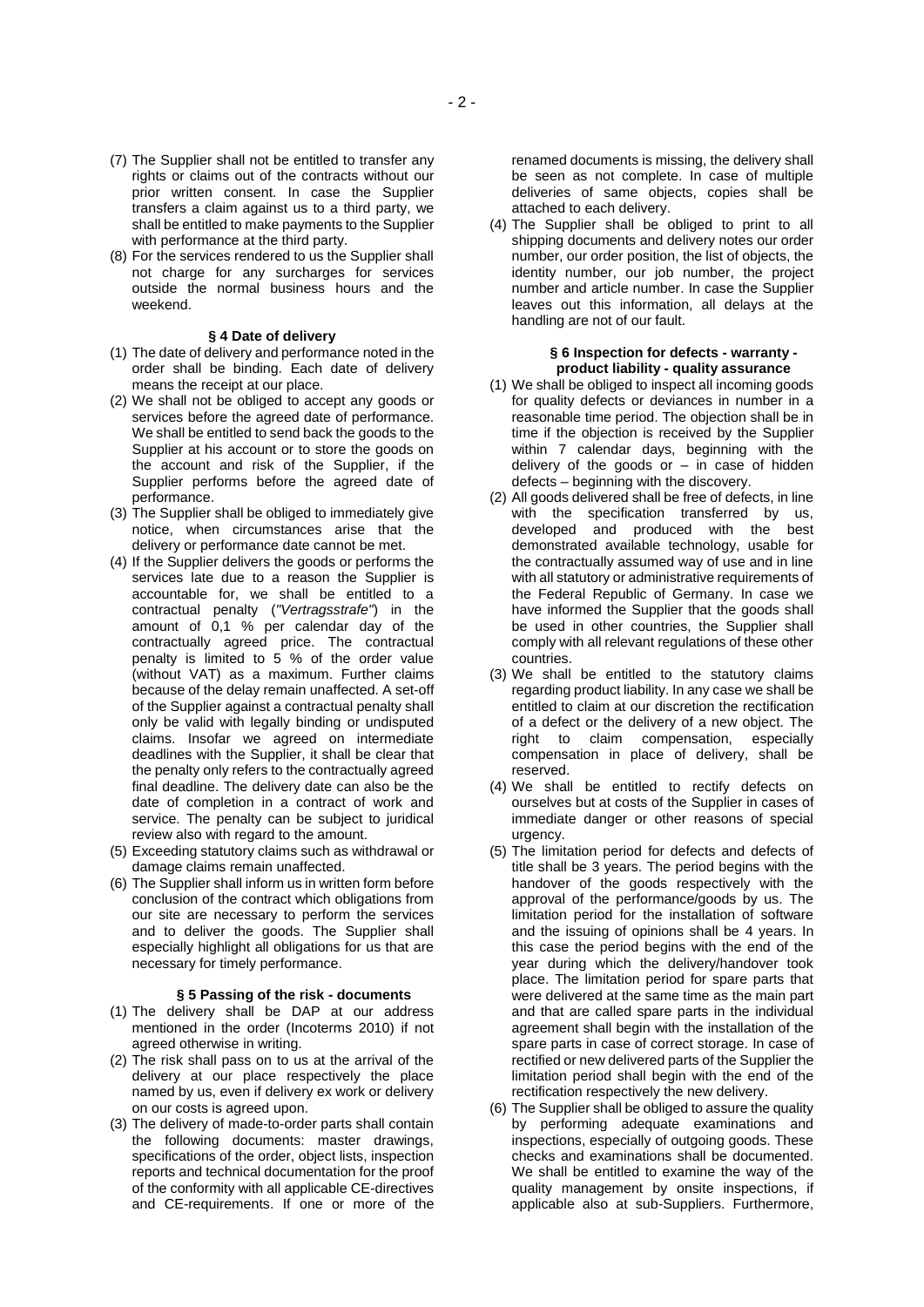we expressly reserve our right to agree upon a quality insurance agreement with the Supplier.

## **§ 7 Product liability - indemnity indemnity insurance**

- (1) If the Supplier is responsible for a defect of a product or other damage, the Supplier shall be obliged to hold us harmless from the damage claims of third parties on first request, insofar as the cause for the damage claim was set in his domain and he is also liable in regard to third parties.
- (2) Within his liability for cases of damages according to para. 1 of this clause, the Supplier shall be obliged to also compensate expenditures according to §§ 683, 670 GCC as well as §§ 830, 840, 426 GCC. The duty to compensate expenditures shall include all expenditures related to a product recall performed by us. We shall inform the Supplier about the extent and subject of the product recall as far as it is just and reasonable. The Supplier shall have the opportunity to make representations. Statutory claims remain unaffected.
- (3) The Supplier shall be obliged to provide a (product) liability insurance in the amount of EUR 5 Mio. per case of damage (person / loss of property). The Supplier shall prove the existence of the insurance at our demand. In case of exceeding claims for damages, the claims are not limited by the extent of the insurance.
- (4) Insofar we should have recognized the defect caused by the Supplier and/or should have performed a damage minimizing measure, we shall only be held liable in relation to the Supplier for intent and gross negligence of our institutions, employees and assistants.
- (5) The Supplier shall waive any claim for recourse against us in relation to product liability or manufacturer liability. This waiver does not apply to intent or gross negligence or negligent breach of main contractual duties by us as well as attended or negligent damages of life, body or health by us.

### **§ 8 Intellectual Property Rights**

- (1) The Supplier shall guarantee that no industrial property rights or copyrights are infringed in connection to his delivery. This shall apply especially regarding the development of software for us.
- (2) In case we are hold responsible by a third party due to a violation of rights according to para. 1 of this clause, the Supplier shall be obliged to hold us harmless for all costs and expenses rising to us upon first request.
- (3) The Suppliers obligation to indemnify us shall cover all kinds of expenses that are related or connected to the claims of the third party.
- (4) The limitation period for these claims shall be ten years from the date of the individual agreement.

## **§ 9 Reserved Property of the Supplier**

(1) In case the supplied goods are – according to their nature or the way of use – sold rapidly, a reservation of title of the Supplier shall be excluded. The unlimited property rights shall pass to us at the delivery of the goods at our company site or at the site of delivery.

(2) The current account retention (*"Kontokorrentvorbehalt"*) as well as the extended retention of title of the Supplier regarding delivered goods shall be excluded. All deferring clauses at general terms and conditions, order confirmations, delivery bills and bills of the Supplier shall have no effect even if we not object them in any particular case.

## **§ 10 Provisions - Tools**

- (1) In case we provide tools to the Supplier, all property rights shall remain with us. Any manufacturing process or alteration of the Supplier shall be performed in our name. If the conditional goods are manufactured in line with third party goods, we shall be granted property title of the newly manufactured goods in relation of the value of our goods (purchase price + VAT) to the third party manufactured goods at the time of manufacturing.
- (2) In case our conditional goods are mixed with third party goods inseparably, we shall be granted joint ownership rights of the newly mixed goods in relation of the value of our conditional goods (purchase price + VAT) to the third party goods at the time of mixture. Does the mixture takes place in a way that the goods of the Supplier are regarded as prevailing, it shall be agreed that the Supplier transfers joint ownership rights in relation of the value of the conditional goods. The Supplier administrates the joint property rights for us.
- (3) To the extent to which the security according to para. 1 and/or 2 exceeds the purchase price of all of our unpaid conditional goods more than 10 %, we shall release our security rights upon request of the Supplier.
- (4) We reserve our property rights for tools provided by us. The Supplier shall be obliged to use provided tools for the production of our ordered goods only. The Supplier shall mark our tools as our property. The Supplier shall be obliged to insure at his own costs all of our provided tools against damages due to fire, water and theft at original price. The Supplier transfers all claims for compensation against the insurance company to us. We accept this transfer of rights. The Supplier shall be obliged to perform all maintenance and inspections of the provided tools as well as all maintenance and repair at own costs. Any incident shall be reported to us. In case the report was left out due to the fault of the Supplier, we reserve any claim for damages.

## **§ 11 Secrecy**

(1) The Supplier shall keep all transmitted illustrations, drawings, calculations and any other documentation and information strictly confidential. This information may only be disclosed to third parties with our written express consent. The obligation of secrecy shall also apply after the individual agreement has been processed. The obligation of secrecy shall not